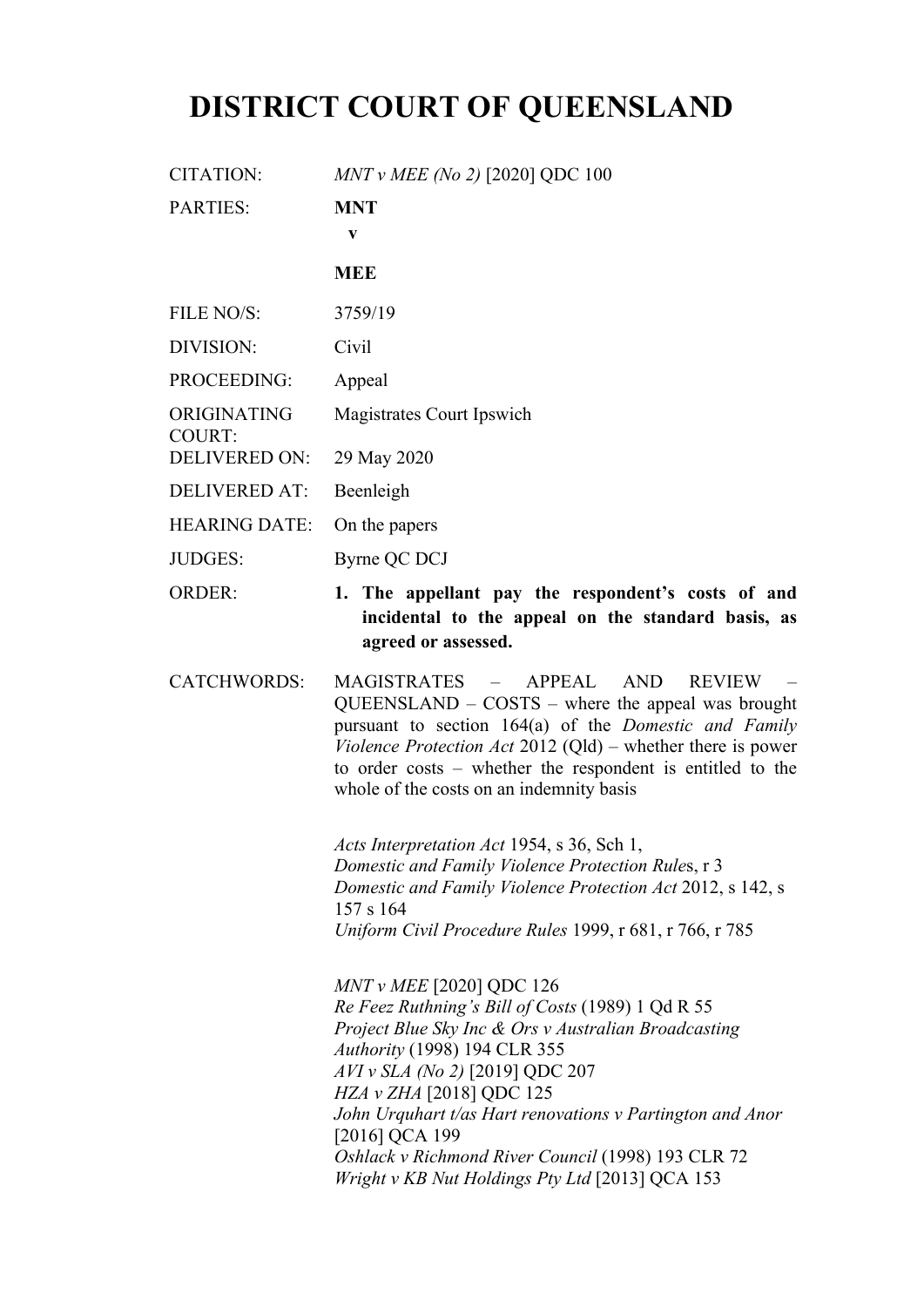*Johnston & Anor v Herrod & Ors* [2012] QCA 361

| COUNSEL:           | Mr S. Trewavas for the Appellant<br>Mr S. Kissick for the Respondent        |
|--------------------|-----------------------------------------------------------------------------|
| <b>SOLICITORS:</b> | Lexsolve Lawyers for the Appellant<br>Hall Payne Lawyers for the Respondent |

#### **Background**

[1] MNT unsuccessfully appealed against the making of a Protection Order pursuant to s 164 of the *Domestic and Family Violence Protection Act 2012* (DFVP Act).<sup>1</sup> Although error was found in the original reasons, the respondent was wholly successful in the appeal and is seeking her costs of that appeal.

### **The power to order costs**

- [2] A court must be empowered by statute to award costs before it can do so.<sup>2</sup> It is therefore necessary to identify a statutory power if the application for costs is to succeed.
- [3] Section 157 of the DFVP Act provides:

# "**157 Costs**

- (1) Each party to a proceeding for an application under this Act must bear the party's own costs for the proceeding.
- (2) However, the court may award costs against a party who makes an application that the court hears and decides to dismiss on the grounds that the application is malicious, deliberately false, frivolous or vexatious.
- (3) In this section *party* includes an aggrieved."
- [4] The usual rule prohibiting costs in s  $157(1)$ , and the exception in s  $157(2)$  applies only to applications. An appeal under s 164 is not an application; it is an appeal. Moreover, it is an appeal as of right and does not require as prerequisite an application for leave to appeal.

<sup>&</sup>lt;sup>1</sup> *MNT v MEE* [2020] QDC 126.<br><sup>2</sup> *Be Feez Buthning's Bill of Co.* 

<sup>2</sup> *Re Feez Ruthning's Bill of Costs* (1989) 1 Qd R 55 per McPherson J at 90; Dal Pont, G. "Law of Costs" 4th Ed LexisNexis Butterworths, 2018 at [6.2]-[6.4].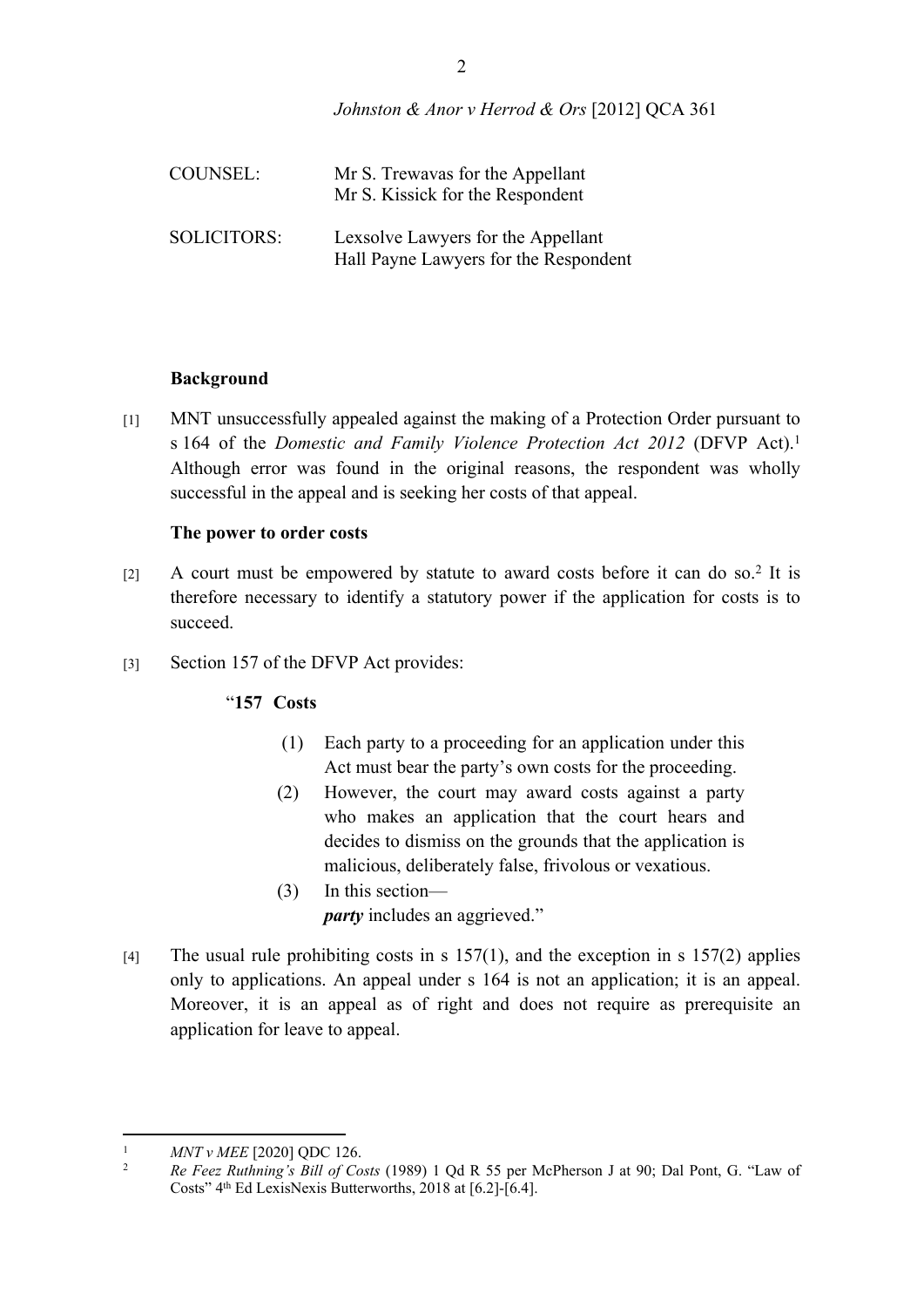- [5] By dint of r 3(2) of the *Domestic and Family Violence Protection Rule*s, the Rules do not apply to appeals. However, it should be noted that in a note to the Rule reference is made to s 142 of the DFVP Act.
- [6] That provision provides:

## "**142 Procedure for proceeding under this Act**

- (1) *The Domestic and Family Violence Protection Rules* made under the *Magistrates Courts Act 1921*, section 57C apply for—
	- (a) a proceeding in a court under this Act; or
	- (b) the registry of a court in relation to a proceeding under this Act.
- (2) The *Uniform Civil Procedure Rules 1999* apply to an appeal under this Act.
- (3) To remove any doubt, it is declared that the *Childrens Court Rules 1997* and the *Uniform Civil Procedure Rules 1999* do not apply to a proceeding in a court under this Act."
- [7] Rather than removing any doubt, the last two subsections appear to contradict each other if it is accepted that an appeal under the DFVP Act is a proceeding. It seems highly likely that it is given the ordinary usage of the word and given the definition of "proceeding" in the *Acts Interpretation Act 1954*. 3
- [8] One of the objects of statutory interpretation is to allow all provisions, if possible, to have effect. To achieve this it will often be necessary to understand which provision is the leading provision and which is the subordinate provision, and to give each provision a meaning which best achieves the purposes of the statutory scheme.<sup>4</sup>
- [9] It seems to me that it is unlikely that the legislature intended that a successful party to an appeal automatically be denied their costs. It is one thing to ordinarily refuse costs on a first instance application, but it is another to deny them to an appellant who has successfully corrected error of some sort, as well as to a respondent who succeeded in an appeal in which he or she was effectively forced to participate by the appellant.
- [10] The harmonious effect of the provisions can be achieved if the word "proceeding" in s 142(3) is read as though it said "proceeding other than appeal".
- [11] Taking such an approach to the interpretation of the provision gives effect also to the note to rule 3, and is therefore also harmonious with the overall legislative scheme comprising both the Act and Rules.

<sup>3</sup> See s 36 and Sch 1 of the *Acts Interpretation Act 1954*.<br>Project Blue Sky Inc. & Ors. y. Australian Broadcasting

<sup>4</sup> *Project Blue Sky Inc & Ors v Australian Broadcasting Authority* (1998) 194 CLR 355, [70].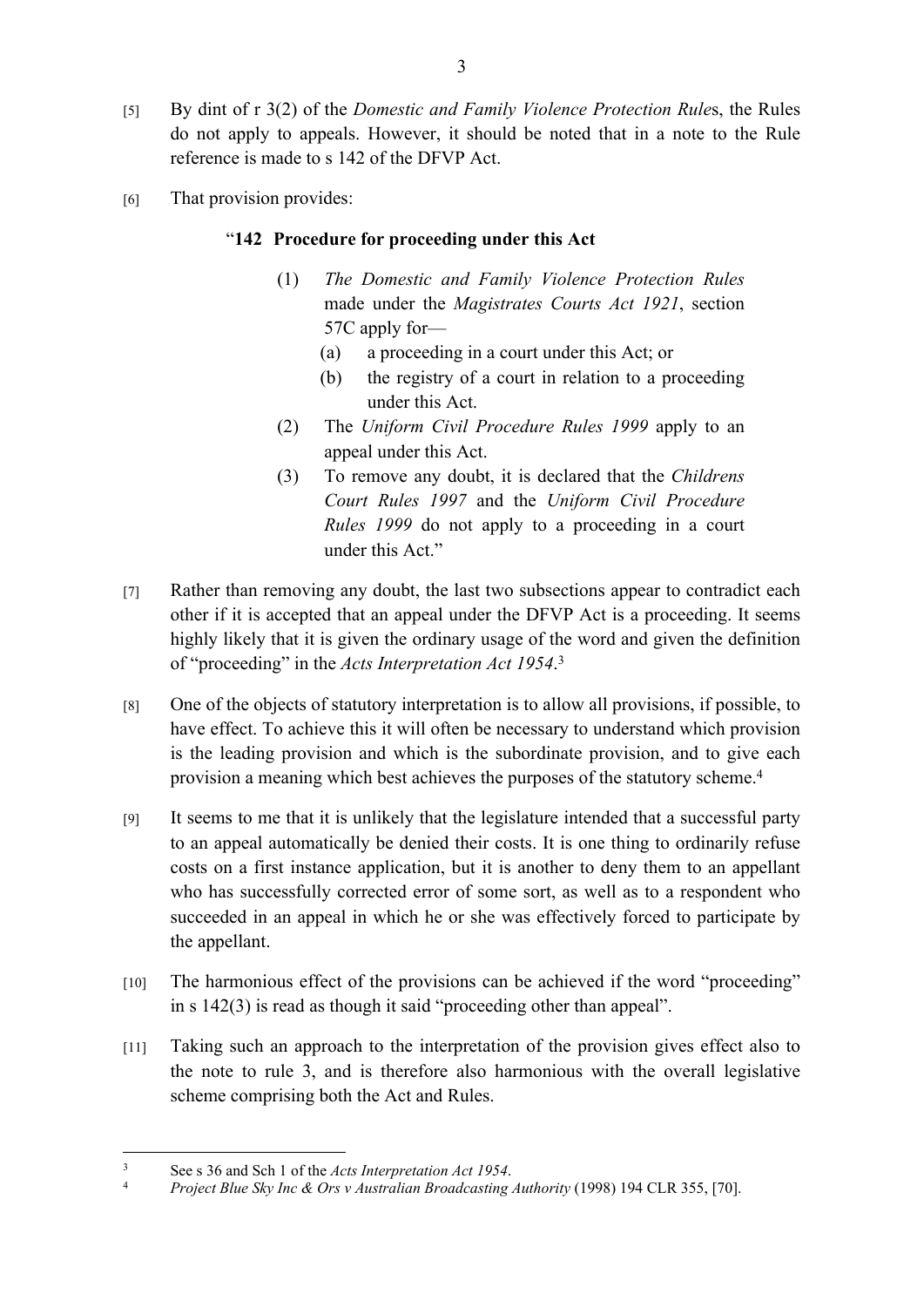[12] It follows that I conclude there is a power to order costs on the appeal brought under s 164 of the DFVP Act. Although my reasoning differs a little, this conclusion is consistent with the decision of Smith DCJA in *AVI v SLA (No 2)* [2019] QDC 207 and other decisions mentioned therein.

# **The Parties' Submissions**

- [13] The respondent submits that the Court has power to award costs and contends that they are awardable under the power in r 681 of the UCPR. The respondent quotes a passage of Devereaux SC DCJ in *HZA v ZHA* [2018] QDC 125 at [10] where his Honour said that "*costs are awarded to indemnify a successful party*" to found a submission that the costs in this matter should be awarded on an indemnity basis.
- [14] The respondent seeks costs in the sum of \$11,412.95. A document itemising the costs, and attaching Counsel's memorandum of fees was attached to the written submission.
- [15] The appellant accepts there is a power to order costs but submits that, given error was found and this Court had to assess the whole of the evidence, it cannot be said that the appeal was brought without merit and given the assessment of the evidence it was more akin to a hearing at first instance, and so the usual rule found in section 157 has bearing. In the circumstances it is submitted that no order should be made as to costs.
- [16] In the alternative it is submitted that where a party is seeking to have costs fixed by the Court, that party should usually comply with Practice Direction 3 of 2007, and this has not been done in this instance. Further it is said that in the absence of an affidavit setting out the basis of the costs, their reasonableness cannot be determined. On that basis it is submitted that if costs are to be ordered, they should be ordered on the standard basis.

# **Consideration**

- [17] The awarding of costs in an appeal to this Court from the Magistrates Court is not governed by rule 681 of the UCPR but rather rule 766.<sup>5</sup> Rule 766 is made applicable to an appeal to the District Court by virtue of rule 785(1).
- [18] Nonetheless, the principle that the successful party is usually awarded costs in its favour remains applicable.<sup>6</sup> Further, I accept that the considerations helpfully summarised by Smith DCJA in *AVI v SLA (No 2)* at [12]-[15] are applicable in an appeal to this Court. I adopt them without repeating them.
- [19] In an oft-quoted passage, McHugh J in *Oshlack v Richmond River Council* said:

"Costs are not awarded to punish an unsuccessful party. The primary purpose of an award of costs is to indemnify the successful party. If the litigation had

<sup>&</sup>lt;sup>5</sup> John Urquhart t/as Hart renovations v Partington and Anor [2016] QCA 199, [8].

<sup>6</sup> *John Urquhart t/as Hart renovations v Partington and Anor, ibid*.